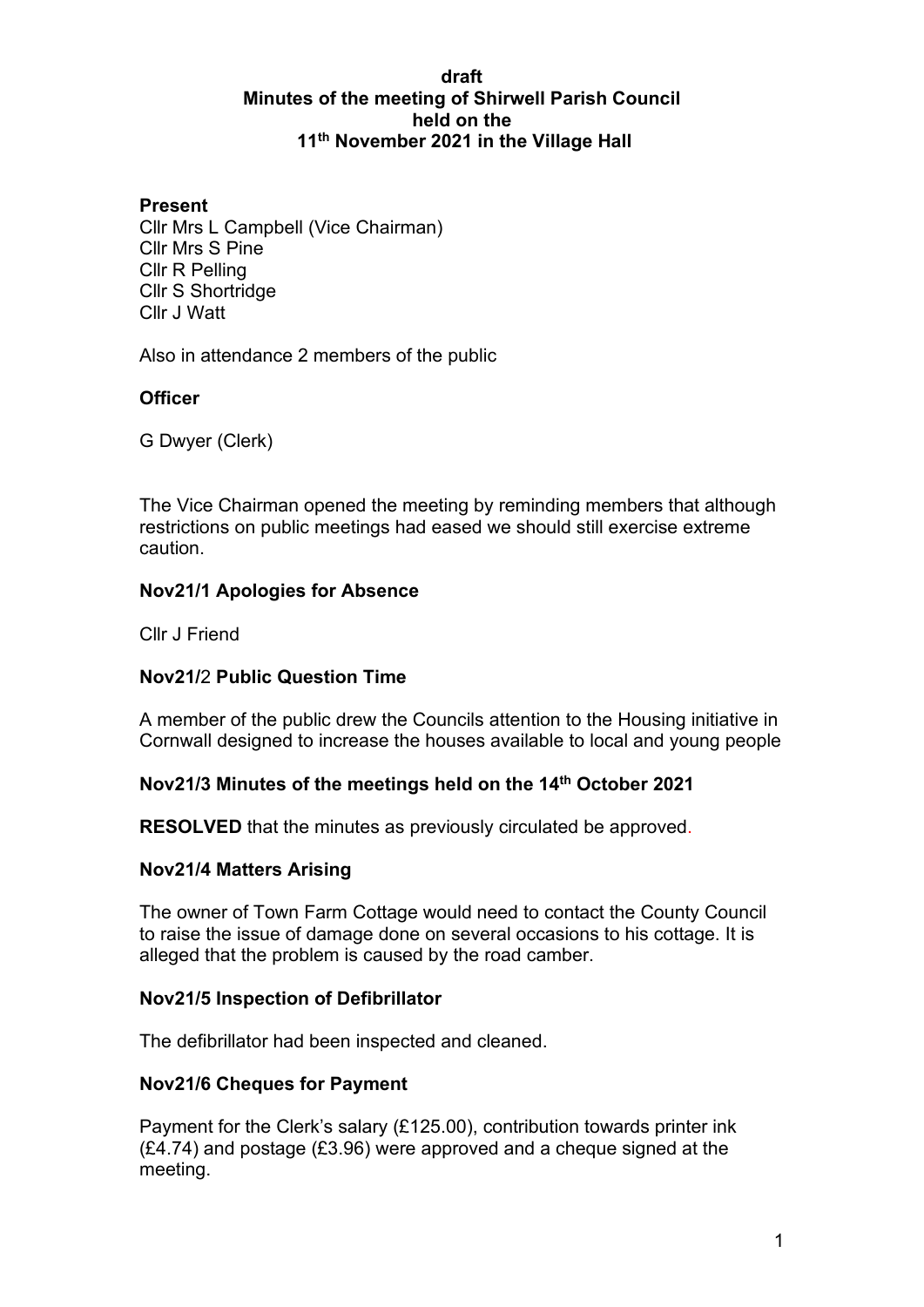# **Nov21/7 Report of the County Councillor**

County Councillor Mrs Davis had forwarded her report, a copy of which is attached to these minutes. She highlighted the high levels of Corona Virus infections and the need to arrange for the  $3<sup>rd</sup>$  vaccination as soon as possible. She also raised the issue of North Devon's poor recycling stats. There will be further consultation on the bus service plan once the government grant level is known

## **Nov21/8 Questions to the County Councillor**

There were none

## **Nov21/9 Report of the District Councillor**

Councillor Tucker briefly made the following points

- Ms Bailey had withdrawn her resignation and would continue as head of planning
- There is an online meeting to discuss the shortage of local needs housing and the failures of the national planning system to find an effective solution.

## **Nov21/10 Questions to the District Councillor.**

There were none

## **Nov21/11 Correspondence**

The following correspondence had been circulated to Councillors

- A public announcement from Trading Standards
- Grants and Community news, November 2021
- Fibre Optic Broadband is now live in Shirwell
- Notes of the Parish Forum, October 2021
- North Devon's weekly information sheets

## **Nov21/12 Planning Applications**

*Cllr S Pine declared a prejudicial interest in the following item, left the meeting and did not speak or vote thereon*

**Application 74084 Muddiford Plantation Muddiford Devon**. Retrospective planning application for the retention of altered access to facilitate timber extraction and a new stone surfaced area for turning and timber collection.

. The following points were made

- It was noted that the land ownership shown on the plan was incorrect and that revised ownership plans are being prepared.
- The application is incomplete as it doesn't cover pre-works carried out to facilitate this operation.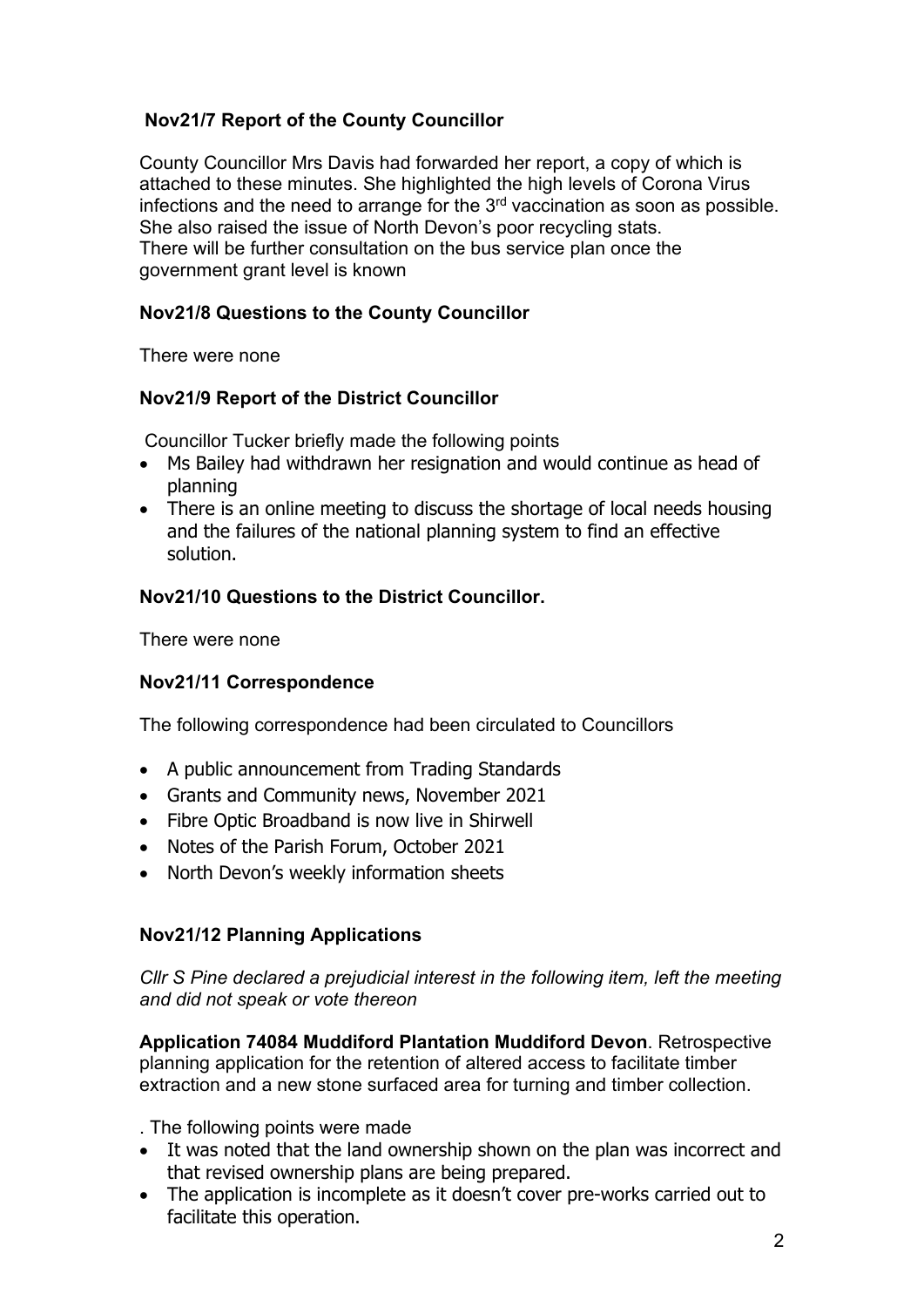- Concern was expressed about site stability following the pre-works
- Access to remove timber required access from a minor side road
- Concern was expressed about water running onto the highway.

It was therefore **RESOLVED** to recommend refusal as it was felt the application was incomplete

### **Nov21/13 Planning Decisions**

There were none

### **Nov21/14 Registration of footpaths following grant payments**

Discussions were held regarding the seeming ignoring of woodland access requirements attached to grants. The Council had expressed their concern following a recent consultation request regarding a woodland grant. It was **RESOLVED** that he clerk prepare a draft consultation letter for circulating to local interest groups and research the local records office for a recent grant and it's conditions.

### **Nov21/15 Reports from Councillors**

- A Councillor queried whether there were parking restriction attached to a recent development in the Village as a resident continually parked on the main street of the village. Councillor Tucker undertook to check with the Planning Office. It was felt the land might be highways owned.
- It was accepted that it was not possible to erect road width warning signs on the entrance to the Village

### **Nov21/16 Clerks Report**

The Clerk had nothing to report

### **Nov21/17 Public Questions regarding business on this agenda**

Referring back to agenda item 14 a member of the public highlighted a successful joint woodland creation scheme in South Devon.

### **Nov21/18 Urgent Business**

There was none.

The meeting closed at 8.02

| $\sim$ | Dawy |
|--------|------|
|--------|------|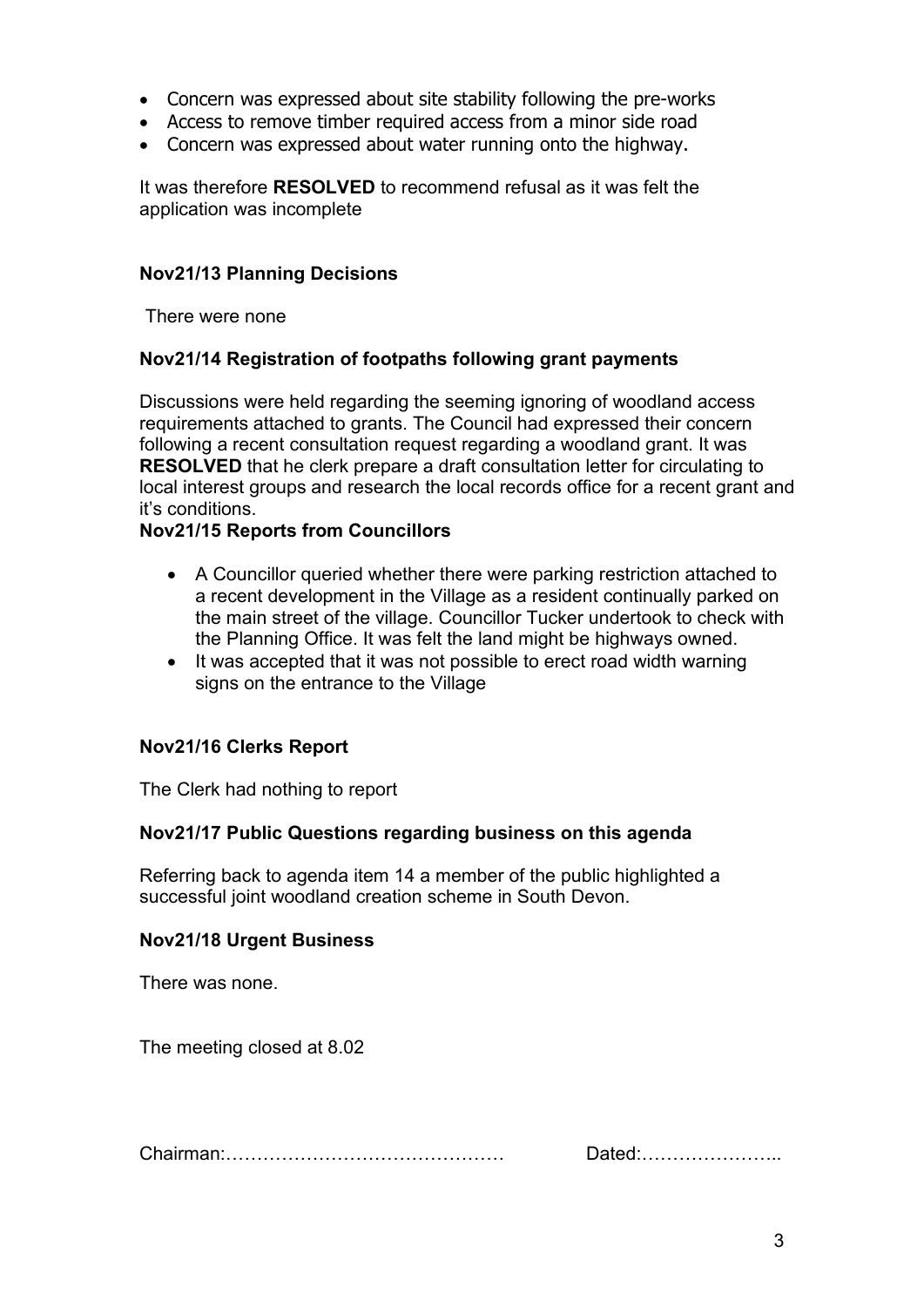# **Shirwell Parish Council County Councillors report November 2021**

### **Coronavirus updates from Devon County Council**

The link below may be of interest to residents with the situation changing and many interested in what is happening locally this link is a useful starting point for questions and the current situation in Devon.

The link takes you to the Covid-19 pages on the Devon County Council Website, it has daily updated information as to positive cases within the area, information about testing and track and trace.

### <https://www.devon.gov.uk/coronavirus-advice-in-devon/coronavirus-data/> **Waste and Recycling**

The 2020/21 performance statistics have recently been published and Devon's recycling rate reduced to 55.3% from the previous year's 56.6%. The reduction can be linked to the provision of Household Waste Recycling Centres (HWRCs) which closed for seven weeks during the first lockdown commencing end March 2020. Subsequent social distancing measures reduced site capacities, closure of resale shops and the introduction of booking systems also impacted on the amount of waste processed leading to a reduction in recycling performance.

East Devon once again achieved the highest recycling rate amongst Devon's Waste Collection Authorities (WCAs) with 60% marginally down from previous years 60.5%. The other seven WCA figures as follows: Teignbridge (55.9%); Torridge & West Devon (55.2%); South Hams (54.7%); Mid Devon (53.7%); North Devon (49.5%) and Exeter (27.8%).

While our recycling centres recycling performance remains high at 72%, 2020/21 saw a small reduction from previous year (75%). Reductions across all streams were noted for Devon's HWRCs, notably organic material down 22%. The closure and restrictions to HWRC re-use shops last year resulted in a 64% reduction in sales, equating to 666 tonnes less materiel resold to members of the public – all HWRC re-use shops have now re-opened. **Peninsula Transport Vison consultation feedback**

The consultation on the Peninsula Transport Vison five goals concluded on the 17<sup>th</sup> September.

Over 200 responses from communities, business transport operators and stakeholders with all goals receiving over 80% support. Thank you to all my parishes who took part.

- 1) By investing in road and rail network improving access to education, skills and employment – important in levelling up
- 2) Resilience and reliability critical in efficient movement of goods and people and responding to climate change / severe weather events
- 3) Promotion of walking, cycling and public transport to reduce demand for cars as well as support transition towards low emission vehicles (freight and private transport)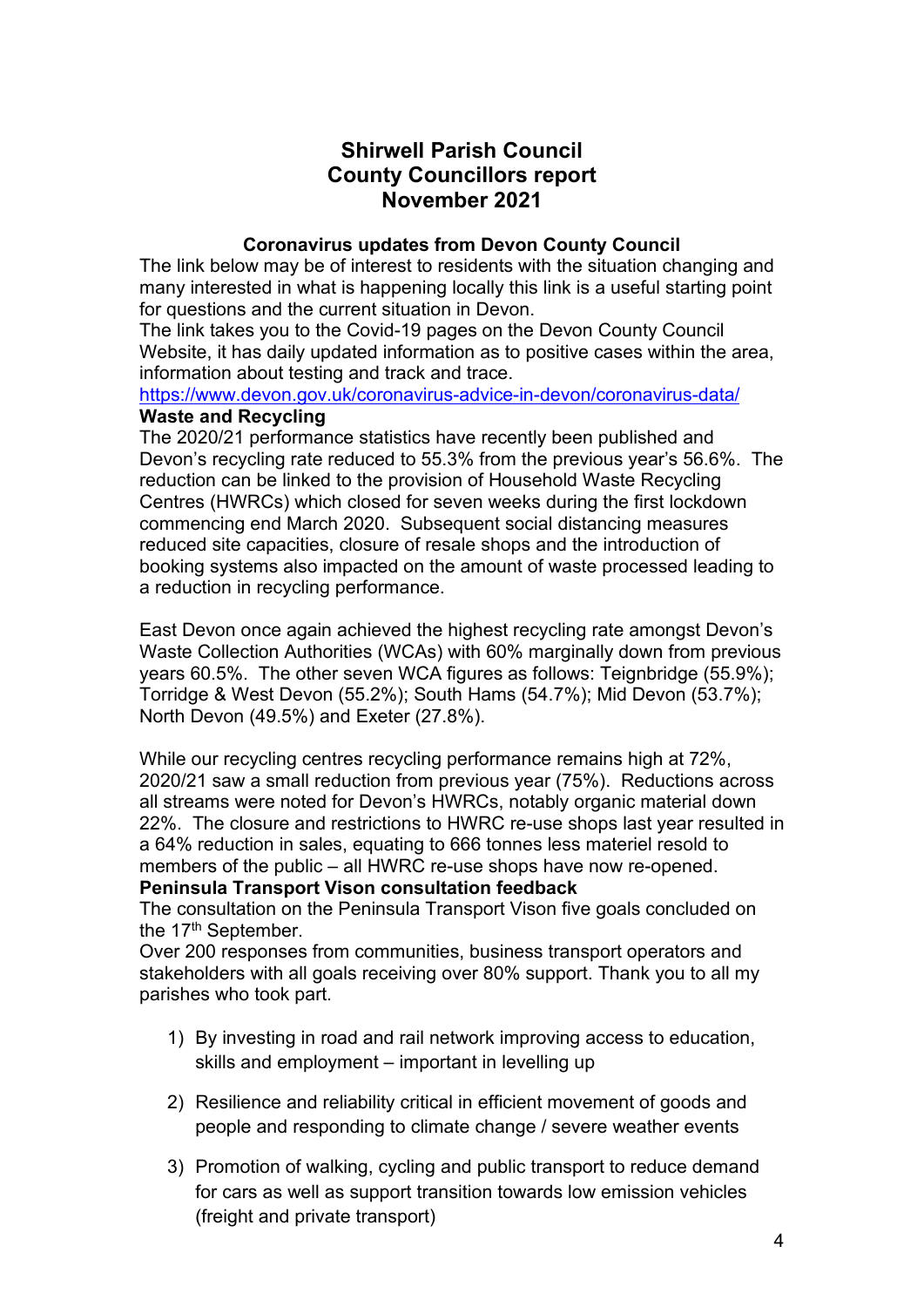- 4) Improve people's choice of travel, affordability and safety of travel
- 5) Outstanding natural environment which makes it great place to live and work but important we also deliver new homes and jobs in places served by high quality transport choices.

*Current Work to support the five goals includes;*

1) Strategic Economic Corridors which is an appraisal of 3 Strategic Economic Corridors in the Peninsula:

• North South Corridor including A38 / M5 and Paddington Mainline Growth Corridor

• East West Corridor including A30 / A303 / A358 and Waterloo Mainline Growth Corridor

• North West Corridor including A361 / A39 North Devon Link and North Devon Rail Line Corridor

# 2) Freight Strategy

Positive inputs from freight operators, the private sector, LEPs and local authorities – generated a lot of ideas on collaborative piece with Western Gateway.

Now the key is to refine this into some key interventions that support our Vision, namely around ensuring we can move freight efficiently and taking opportunities to decarbonise these goods movements.

3) Other Key Studies

EV and Carbon Strategy running in parallel as a lot of overlap – fits with Vision Goal to deliver affordable, zero carbon transport for everyone Rail Study – paused due to significant changes with GBR, changing travel patterns post COVID and so re-scope in progress. Worth noting, we already have a strong Peninsula Rail plan and significant progress is being made (i.e. South West Rail Resilience Programme, emerging work on Mobile Connectivity (covered at the end of presentation) and aspirations to strengthen performance of 2nd strategic rail route (i.e. reliability/connectivity and resilience on West of England line). Need to explore what decarbonisation opportunities there are and respond to Gear Change and Bus Back Better national strategies to better integrate with walking, cycling and public transport

4) Current and Future Commissions

We are keen to progress our strategy and in parallel developing the strategic implementation plan as we want to be able to identify our key strategic transport asks and influence upcoming opportunities through National Highways Roads Investment Strategy 3 (post 2025) and Network Rail's Control Period 7 (2024-2029)

5) Rail Projects

Network Rail Corridor Studies are the Continuous Modular Strategic Planning (CMSP) which replace the route studies – they seek to pose and answer strategic questions about how rail can support local aspirations, for instance supporting economic growth and specifying the type of infrastructure and timetables that are needed.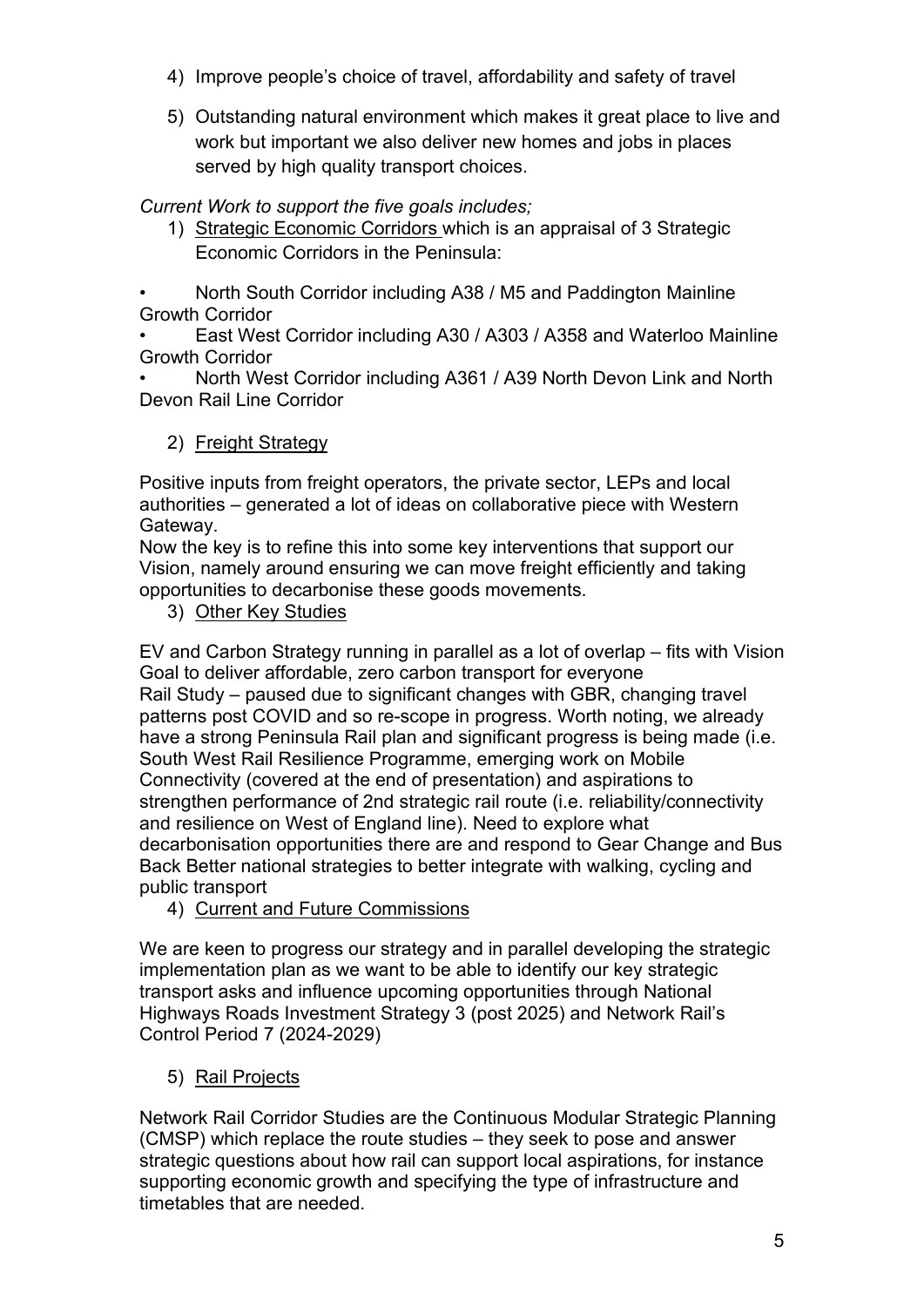Great British Railways aims to integrate the railways (bringing together track and trains) in order to deliver passenger-focused travel with simpler, modern fares and reliable services.

## 6) Restoring Your Railway

In Addition to the Dartmoor Line which is a £40m investment. (services to Okehampton)

Wellington and Cullompton stations, funded from Tranche 1 of RYR and hopeful of further development funding.

Also, announced recently DCC's successful bid to the Restoring Your railway fund for the reinstating of the line Bere Alson to Tavistock, the £50k will help fund the business case work.

# 7) South West Mobile Connectivity

Innovative pilot to make better use of GSM-R (Global System for Mobile Communications- Railway) masts and install O2, Vodafone and EE mobile phone connectivity, which will not only boost voice and data coverage on rail journeys but also deliver improved mobile connectivity to 30 x local towns and villages across the Peninsula. If we can't achieve faster journeys, at least make them more productive (working office concept).

# **Bus Service Improvement Plan**

Very many thanks to the Parish Councils who took part in the high level consultation in the summer.

After taking the proposal arising from the feedback to Cabinet in October we have now published our BSIP (Bus Services Improvement Plan) on the Travel Devon website: [National Bus Strategy - Devon's Response - Travel Devon](https://eur02.safelinks.protection.outlook.com/?url=https%3A%2F%2Fwww.traveldevon.info%2Fbus%2Fbsip%2F&data=04%7C01%7CAndrea.Davis%40devon.gov.uk%7Cdabe384794c44aa123e508d99ec61d87%7C8da13783cb68443fbb4b997f77fd5bfb%7C0%7C0%7C637715395993021414%7CUnknown%7CTWFpbGZsb3d8eyJWIjoiMC4wLjAwMDAiLCJQIjoiV2luMzIiLCJBTiI6Ik1haWwiLCJXVCI6Mn0%3D%7C1000&sdata=GHwWLCFFb%2FV%2BVuh%2Fc0XWnHtEAjjTPomuqiA7lHCQXGY%3D&reserved=0)

## **So what happens next?**

This is now with the DfT, who will assess it, alongside other BSIPs submitted from local authorities around the country. They will then allocate us a proportion of the £3billion Bus Back Better funding pot. We haven't been given an indication of when we might hear about this, but anticipate it not being before December.

Once we have been notified of our funding allocation (hopefully all of the funding we have asked for!), we will go out to a full public consultation on the plan – we now anticipate this will be January/February - before commencing delivery of the plan from next April onwards.

In the interim we will be starting the process of forming an Enhanced Partnership with our bus operators, and will also be kicking off the consultation process with some focus group sessions, specifically to find out views from individuals with protected characteristics (such as the young people and those with learning or physical disabilities).

## **Road Closures**

**Seaside, Combe Martin, Road Closure**; from Monday 22 November 2021 to Friday 26 November 2021 (both dates inclusive)the road closure will start at 09.30 am and will be removed at 15.00pm so hopefully this will help the school run .

**Lynton Cross** all going well, the road closure will change- Iron Letters to Lynton Cross will be  $22<sup>nd</sup>$  November anticipated finish is  $10<sup>th</sup>$  December. (weather permitting)